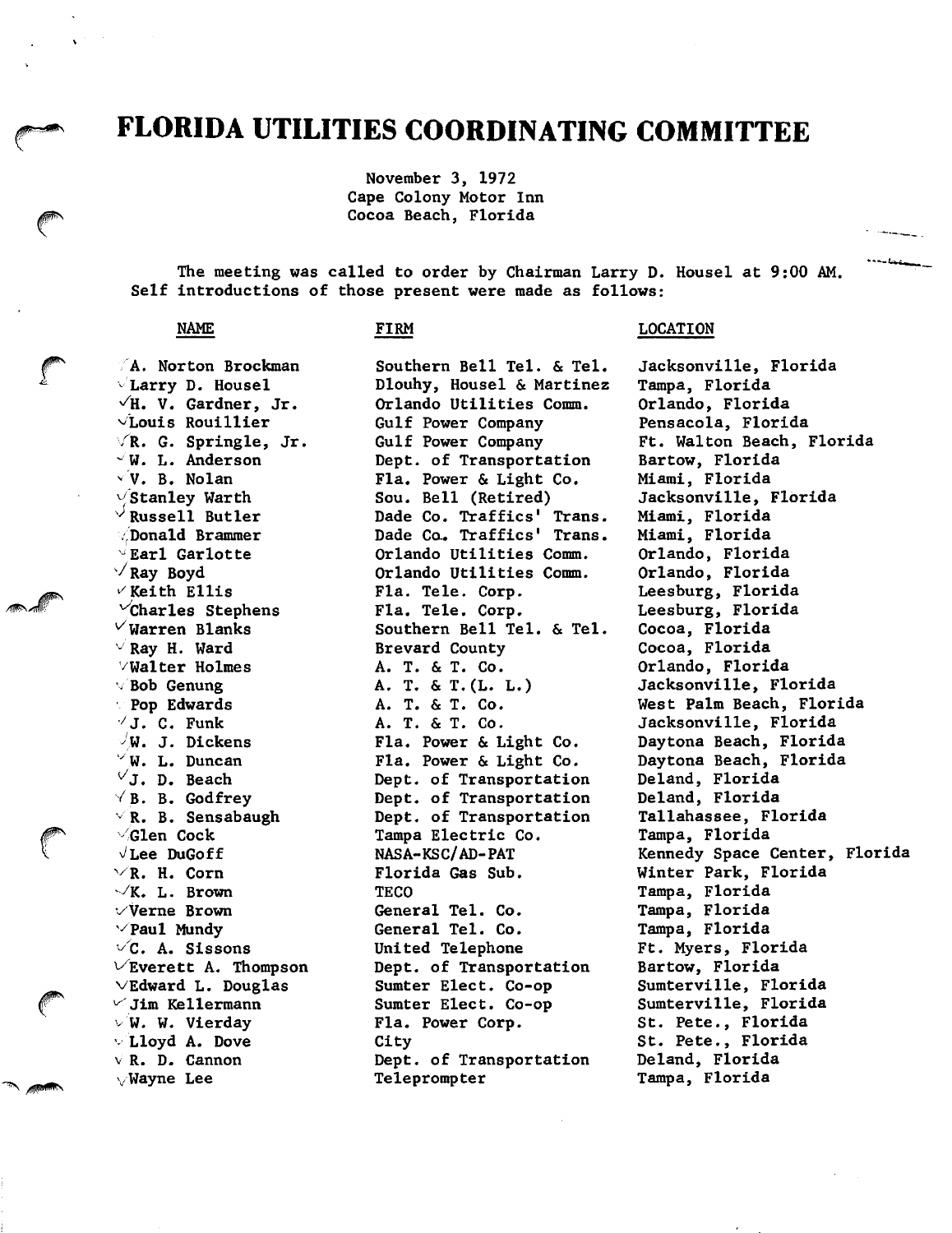The reading of the August 4, 1972 minutes was waived and a motion was passed that they be approved as written.

Chairman Housel read a letter transmitting recommendations of the Sub committee on "Overhanging Signs" which was mailed by the secretary to all the municipal and county governments in the state of Florida.

Chairman Housel read a letter dated October 24, 1972 from the Executive Director of the Pioneer Occupational Center for the Handicapped, 3205 South Federal Highway, Stuart, Florida 33494 regarding stakes manufactured and sold by this charitable organization: stakes are manufactured in accordance with the color codes recommended by the Coordinating Committee Standards at a cost of 15c each for 30" stakes and 7c each for 18" stakes.

Mr. Verne Brown, chairman of the Subcommittee on Utility Space Allocations, reviewed the subcommittee recommendations which were mailed to all committee members in order that these recommendations could be considered for adoption by the membership at this meeting. A motion was introduced and seconded that the recommendations of the subcommittee on Space Allocation be approved. The motion was unanimously adopted. Implementation of the program was deferred pending a report on this matter by the American Public Works Association. Mr. Verne Brown plans to attend a meeting of this organization in the near future where the recommendations of the Research Foundation Committee will be presented. Since the recommendations of the A.P.W.A. will be a major factor in determining what is adopted by the Federal Highway Administration, implementation of the Subcommittee recommendations was deferred until the next meeting. At the next meeting Mr. Brown will report on the A.P.W.A. findings.

Mr. Lee DuGoff, Assistant Technology Utilization office at the Kennedy Space Center was the guest speaker. He gave an interesting and informative talk on technology and products which have been developed by the space program and are available for use by industry or private citizens.

Mr. R. B. Sensabaugh with the D.O.T. advised the members on the status of the Utility Accomodation Guide regarding the revisions proposed by the Florida Utilities Coordinating Subcommittee on "Requested Changes for the Utilities Accommodation Guide". The subcommittee met with the D.O.T. on September 13, 1972 in Tallahassee. The major items of concern at this meeting involved the gas industry. Mr. Sensabaugh advised that a conference with the F.H.A. is expected in two weeks and a public hearing and final adoption in January 1973. A motion was introduced and passed that the chairman write Mr. Wm. Gartner, Jr., Deputy Director of Road Operations and request that at least one member of our organization be allowed to be present in the upcoming meeting with the D.O.T. and F.H.A. in order that the special problems of the gas industry could be adequately presented. In addition, the letter should also request that the D.O.T. meet with our subcommittee at least once more before the public hearing is held.

The chairman read the minutes of a special meeting of our organization held in Tampa, Florida on October 19, 1972 regarding implementation by the Utility Companies of the New Florida Manual on Traffic Controls and Safety Practices and adopted as required by Florida Law on November 1, 1972. At this meeting a subcommittee was appointed to work on the problem. The subcommittee's first order of business was to secure a delay in the implementation of the new requirements. A letter dated October 20, 1972 was sent to Mr. Walter Revell of the D.O.T. requesting a delay in implementation. A letter from Mr. Revell was received dated October 26, 1972 which denied the committee's request for a delay. However, the D.O.T. did offer to hear the Committee's comments and make valid revisions as soon as possible. The sub committee met in Tampa, Florida on November 1, 1972 and prepared "Recommended changes in wording of the Florida Manual on Traffic Control and Safe Practices, Part VI".